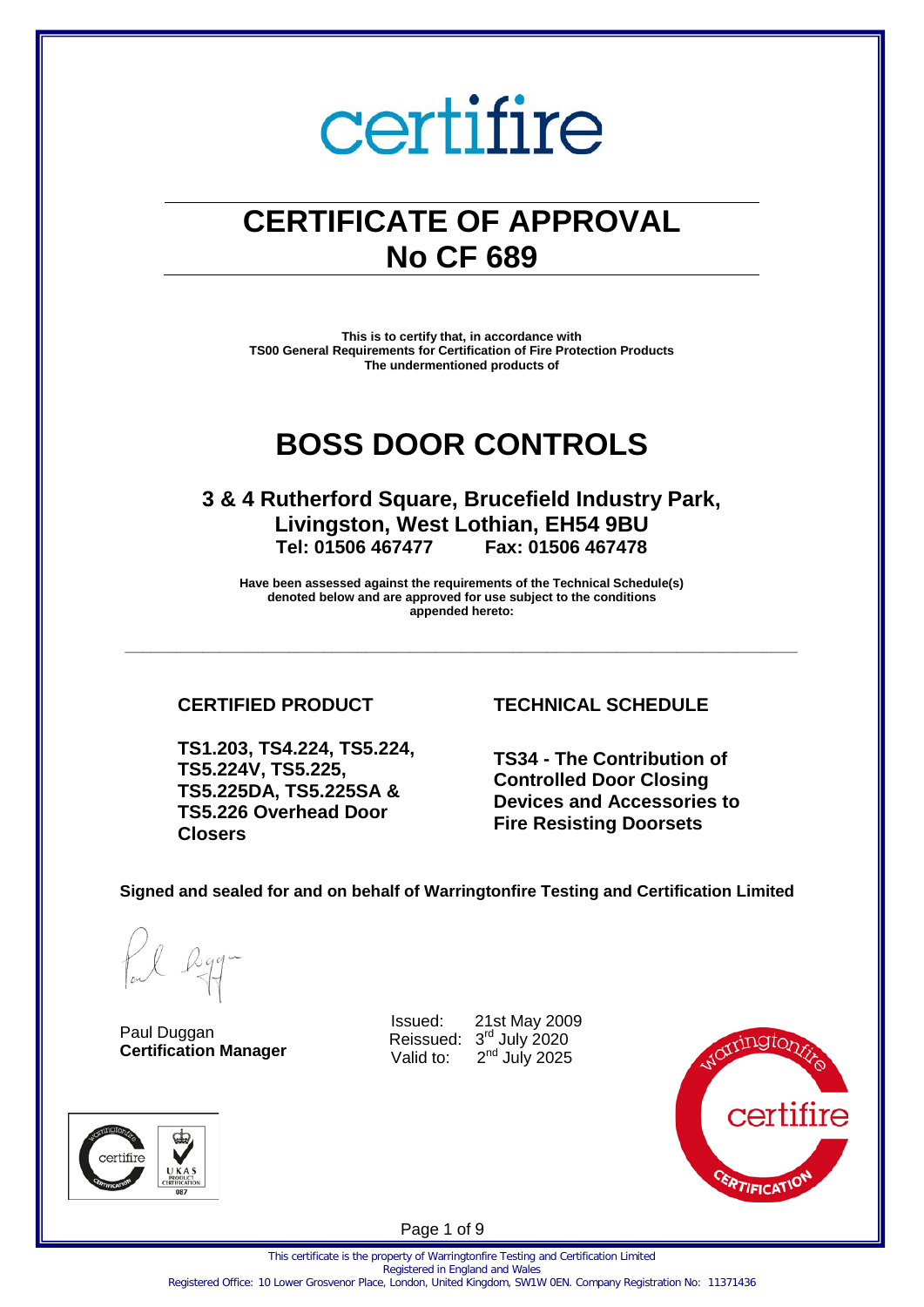## **CERTIFICATE No CF 689 BOSS DOOR CONTROLS**

#### **TS5.225SA & TS5.226**

1. This approval relates to the following overhead mounted door closing devices and configurations:

|                  | Link-arms                                                         |                                                                        |                                                                 | Slide arms                           |                                               |                                         |                                            |  |
|------------------|-------------------------------------------------------------------|------------------------------------------------------------------------|-----------------------------------------------------------------|--------------------------------------|-----------------------------------------------|-----------------------------------------|--------------------------------------------|--|
|                  | Projecting<br>arm(Fig. 1)<br>Body door<br>mounted on<br>pull face | Projecting arm<br>(Fig. 61) Body<br>transom<br>mounted on<br>push face | Parallel arm<br>$(Fig. 6)$ Body<br>door mounted<br>on push face | Body door<br>mounted on<br>pull face | Body<br>transom<br>mounted<br>on push<br>face | Body door<br>mounted<br>on push<br>face | Body<br>transom<br>mounted on<br>pull face |  |
| TS1.203          | ✔                                                                 | $\mathbf x$                                                            | $\mathbf x$                                                     | $\boldsymbol{\mathsf{x}}$            | $\mathbf x$                                   | $\mathbf x$                             | $\mathbf x$                                |  |
| TS4.224          | $\checkmark$                                                      | $\mathbf x$                                                            | ✔                                                               | $\mathbf x$                          | $\mathbf x$                                   | $\mathbf x$                             | $\mathbf x$                                |  |
| TS5.224          | $\checkmark$                                                      | $\mathbf x$                                                            |                                                                 | $\mathbf x$                          | $\pmb{x}$                                     | $\pmb{x}$                               | $\mathbf x$                                |  |
| <b>TS5.224V</b>  | ✔                                                                 | $\pmb{\times}$                                                         | ✔                                                               | $\pmb{\times}$                       | $\mathbf x$                                   | $\mathbf x$                             | $\pmb{\times}$                             |  |
| TS5.225          | ✓                                                                 | $\mathbf x$                                                            | √                                                               | $\mathbf x$                          | $\mathbf x$                                   | $\mathbf x$                             | $\mathbf x$                                |  |
| <b>TS5.225DA</b> | ✔                                                                 | $\mathbf x$                                                            | $\mathbf x$                                                     | $\mathbf x$                          | $\star$                                       | $\pmb{x}$                               | $\mathbf x$                                |  |
| <b>TS5.225SA</b> | $\mathbf x$                                                       | $\mathbf x$                                                            | $\mathbf x$                                                     | V                                    | ✔                                             | $\pmb{x}$                               | $\mathbf x$                                |  |
| TS5.226          | $\checkmark$                                                      | $\mathbf x$                                                            |                                                                 | $\boldsymbol{\mathsf{x}}$            | $\mathbf x$                                   | ×                                       | ×                                          |  |

**Key:** ✓ - approved **\*** - Not approved

*Note: Where alternative arms for non-fire applications are included within the packaging, the use of these components on fire resisting door assemblies will invalidate the certification.* 

2. This approval relates to their use with the following door assemblies: -

**Latched and unlatched, intumescent sealed door assemblies consisting of timber faced and edged leaves with timber, cellulosic or mineral cores in timber frames having a fire resistance up to 120 minutes (CERTIFIRE Code - ITT) as indicated in the individual model's approval matrix detailed later in this certificate.**

**Latched and unlatched, door assemblies consisting of metal faced and edged leaves in metal frames, fully-insulated for the required classification period, with or without intumescent sealing, and having a fire resistance up to 240\* minutes (Codes MM & IMM) as indicated in the individual model's approval matrix detailed later in this certificate.**

\* See individual model's approval matrix for exact coverage of approval, fire resistance periods shown above do not apply to all models.

Page 2 of 9 Signed J/010

fil egg-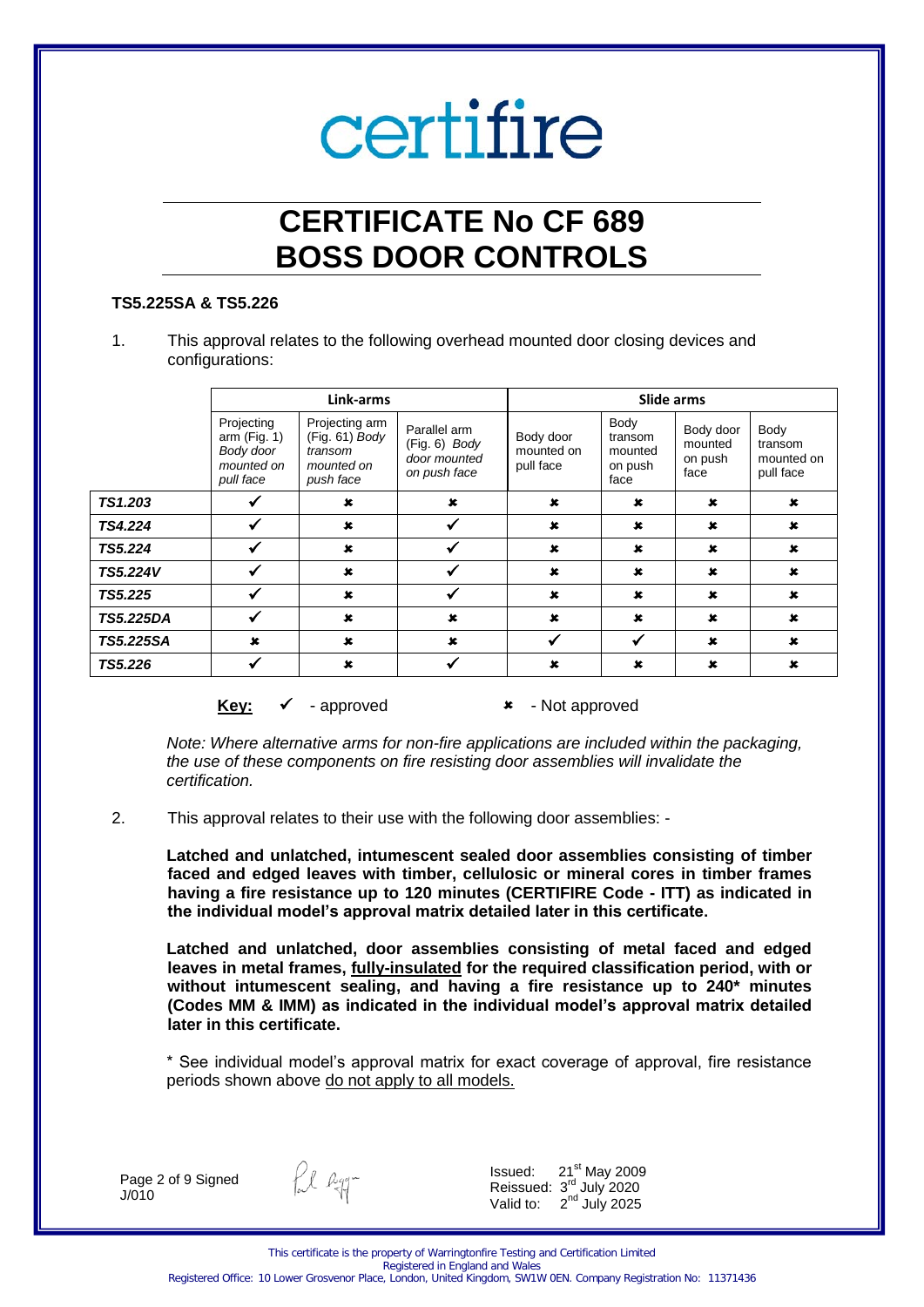## **CERTIFICATE No CF 689 BOSS DOOR CONTROLS**

#### **BOSS DOOR CLOSERS - TS1.203, TS4.224, TS5.224, TS5.224V, TS5.225, TS5.225DA, TS5.225SA & TS5.226**

- 3. This certification is provided to the client for their own purposes and we cannot opine on whether it will be accepted by Building Control authorities or any other third parties for any purpose.
- 4. The closers are approved on the basis of:
	- i) Initial type testing to EN1154 and BS EN 1634-1.
	- ii) An appraisal against TS34
	- iii) Inspection of quality management system
	- iv) Inspection and surveillance of factory production control
	- v) Ongoing audit testing in accordance with EN 1154 requirements
- 5. The closers shall be fixed with screws supplied by the closer manufacturer. Bolt-through fixings shall not be used.
- 6. Where the closers are fitted to door leaves or frames that are manufactured from mineral composite-based materials, or low-density cellulosic- based material, the door assembly shall have previously been shown capable of accommodating the installation of closers at the head of the doorset, without detriment to the door assembly's performance.
- 7. This approval is applicable only to the specified closers when mounted in the applications stated above and under the classification codes section of this certificate and used with door assemblies of proven fire resistance (as defined in BS EN 1634-1 or BS 476: Part 22: 1987) and having power ratings appropriate to the leaf sizes subject to a minimum size 3 (as specified in BS EN 1154).
- 8. The approval relates to on-going production. The product and/or its immediate packaging are identified with the manufacturer's name, the product name or number, the CERTIFIRE name or name and mark, together with the CERTIFIRE certificate number and application where appropriate.

Page 3 of 9 Signed J/010

fil agg-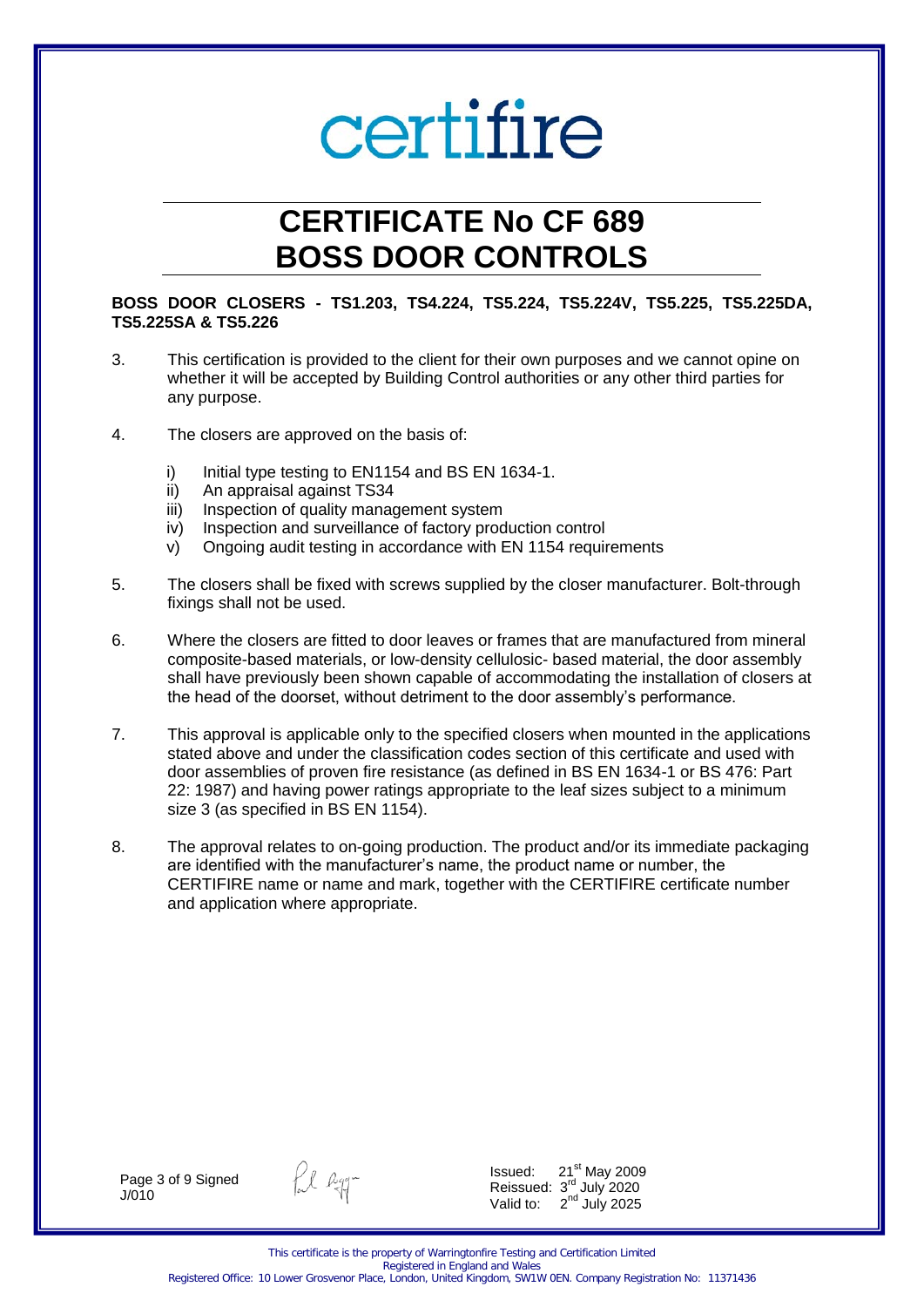## **CERTIFICATE No CF 689 BOSS DOOR CONTROLS**

**BOSS DOOR CLOSERS - TS1.203, TS4.224, TS5.224, TS5.224V, TS5.225, TS5.225DA, TS5.225SA & TS5.226** 

| 10. Matrix of acceptable doorsets for TS1.203, TS4.224, TS5.224V & TS5.225SA |  |
|------------------------------------------------------------------------------|--|
|------------------------------------------------------------------------------|--|

|               | <b>Approved Door Type</b> |                |              |                           |            |  |  |
|---------------|---------------------------|----------------|--------------|---------------------------|------------|--|--|
| <b>Class</b>  | <b>IMM</b>                | <b>MM</b>      | <b>ITT</b>   | <b>ITM</b>                | <b>ITC</b> |  |  |
| <b>FD20</b>   | $\boldsymbol{\mathsf{x}}$ | ×              | ✓            | ×                         | ×          |  |  |
| <b>FD30</b>   | $\pmb{\times}$            | ×              | ✓            | $\pmb{\times}$            | ×          |  |  |
| <b>FD60</b>   | $\pmb{\times}$            | ×              | ✓            | $\pmb{\times}$            | ×          |  |  |
| <b>FD120</b>  | $\pmb{\times}$            | ×              |              | $\boldsymbol{\mathsf{x}}$ | ×          |  |  |
| FD240         | $\pmb{\times}$            | ×              | ×            | $\pmb{\times}$            | ×          |  |  |
| E 20          | $\pmb{\times}$            | $\pmb{\times}$ | $\checkmark$ | $\pmb{\times}$            | ×          |  |  |
| <b>EI 20</b>  | $\pmb{\times}$            | ×              | $\checkmark$ | $\boldsymbol{\mathsf{x}}$ | ×          |  |  |
| E 30          | $\pmb{\times}$            | ×              | ✓            | ×                         | ×          |  |  |
| <b>EI 30</b>  | $\pmb{\times}$            | ×              | ✓            | $\pmb{\times}$            | ×          |  |  |
| E 60          | $\pmb{\times}$            | ×              | ✔            | $\pmb{\times}$            | ×          |  |  |
| <b>EI 60</b>  | ×                         | ×              | V            | ×                         | ×          |  |  |
| E 90          | ×                         | ×              | ✓            | $\pmb{\times}$            | ×          |  |  |
| <b>EI 90</b>  | ×                         | ×              | ✓            | $\boldsymbol{\mathsf{x}}$ | ×          |  |  |
| E 120         | $\pmb{\times}$            | ×              | ✓            | $\pmb{\times}$            | ×          |  |  |
| <b>EI 120</b> | $\pmb{\times}$            | ×              | ✓            | ×                         | ×          |  |  |
| E 240         | $\pmb{\times}$            | ×              | ×            | ×                         | ×          |  |  |
| <b>EI 240</b> | $\pmb{\times}$            | ×              | ×            | ×                         | ×          |  |  |

**Key:** 

- **-** Approved
- **-** Not approved

Page 4 of 9 Signed J/010

fel agg-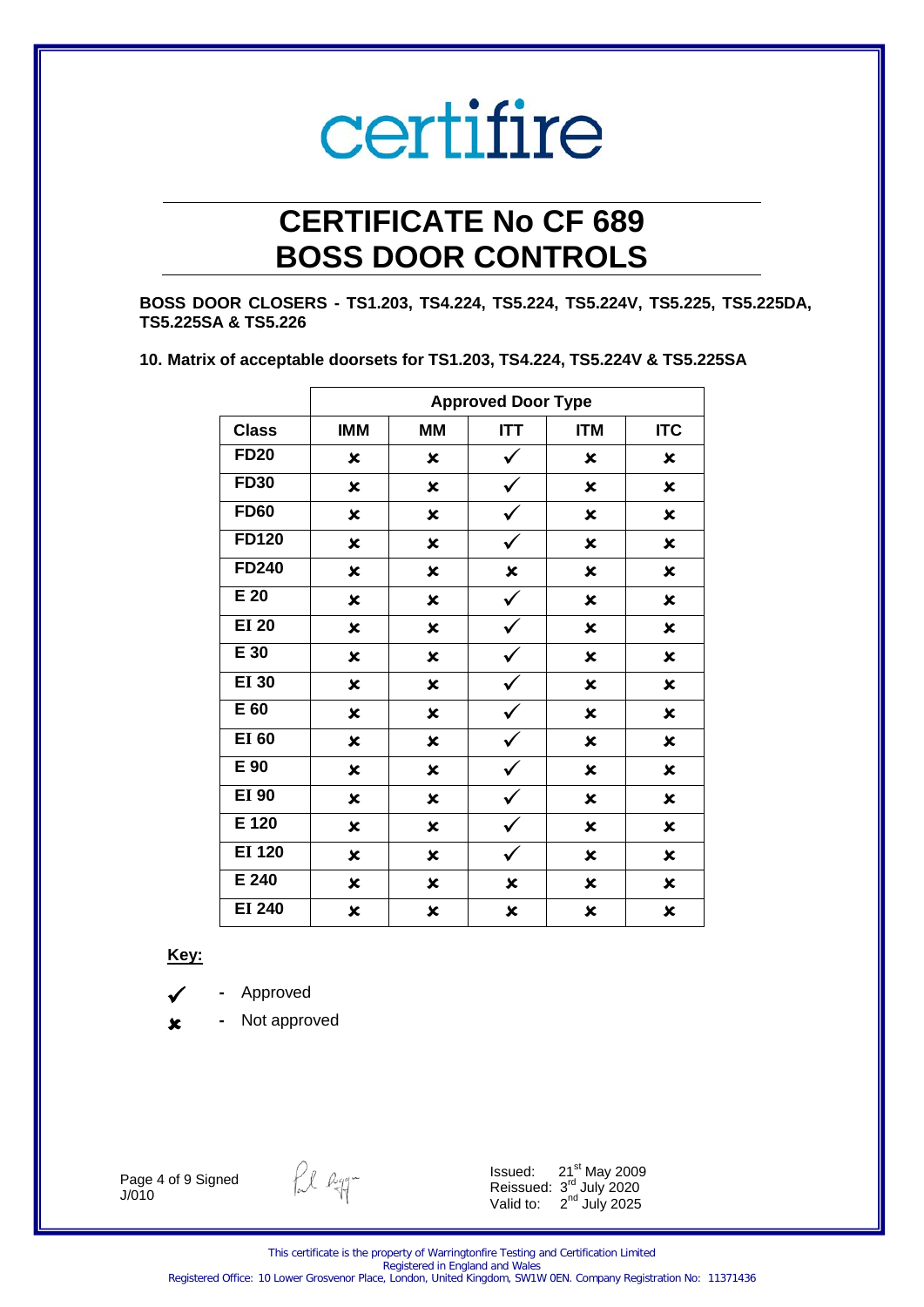## **CERTIFICATE No CF 689 BOSS DOOR CONTROLS**

#### **BOSS DOOR CLOSERS - TS1.203, TS4.224, TS5.224, TS5.224V, TS5.225, TS5.225DA, TS5.225SA & TS5.226**

12. The following tables show acceptable doorsets types and fire resistance periods: **Matrix of acceptable doorsets for TS5.224, TS5.225, TS5.225DA & TS5.226** 

|               | <b>Approved Door Type</b> |                      |            |                           |                           |  |  |
|---------------|---------------------------|----------------------|------------|---------------------------|---------------------------|--|--|
| <b>Class</b>  | <b>IMM</b>                | <b>MM</b>            | <b>ITT</b> | <b>ITM</b>                | <b>ITC</b>                |  |  |
| <b>FD20</b>   | $\checkmark^*$            | $\checkmark^*$       | ✓          | ×                         | $\boldsymbol{\mathsf{x}}$ |  |  |
| <b>FD30</b>   | $\checkmark^*$            | ✓∗                   | ✓          | ×                         | ×                         |  |  |
| <b>FD60</b>   | $\checkmark$              | ✓∗                   | ✔          | ×                         | ×                         |  |  |
| <b>FD120</b>  | $\checkmark^*$            | $\checkmark^*$       | ✓          | ×                         | ×                         |  |  |
| FD240         | $\checkmark^*$            | $\checkmark^*$       | ×          | ×                         | ×                         |  |  |
| E 20          | $\boldsymbol{\mathsf{x}}$ | ×                    | ✓          | $\boldsymbol{\mathsf{x}}$ | ×                         |  |  |
| <b>EI 20</b>  | $\checkmark^{\star}$      | $\checkmark^{\star}$ |            | $\pmb{\times}$            | ×                         |  |  |
| E 30          | ×                         | ×                    |            | ×                         | ×                         |  |  |
| <b>EI 30</b>  | $\checkmark^*$            | $\checkmark^*$       |            | $\pmb{\times}$            | ×                         |  |  |
| E 60          | ×                         | ×                    |            | ×                         | ×                         |  |  |
| <b>EI 60</b>  | $\checkmark^*$            | $\checkmark^*$       | ✓          | ×                         | ×                         |  |  |
| E 90          | ×                         | ×                    |            | ×                         | ×                         |  |  |
| <b>EI 90</b>  | $\checkmark^*$            | $\checkmark^*$       | V          | $\boldsymbol{\mathsf{x}}$ | ×                         |  |  |
| E 120         | ×                         | ×                    | V          | ×                         | ×                         |  |  |
| <b>EI 120</b> | $\checkmark^*$            | $\checkmark$         |            | ×                         | ×                         |  |  |
| E 240         | ×                         | ×                    | ×          | ×                         | ×                         |  |  |
| <b>EI 240</b> | $\checkmark^*$            | /*                   | ×          | $\pmb{\times}$            | ×                         |  |  |

 **Key:** 

- **-** Approved
- **-** Not approved
	- **Fully-insulated steel-based doorsets only**

Page 5 of 9 Signed J/010

fil agg-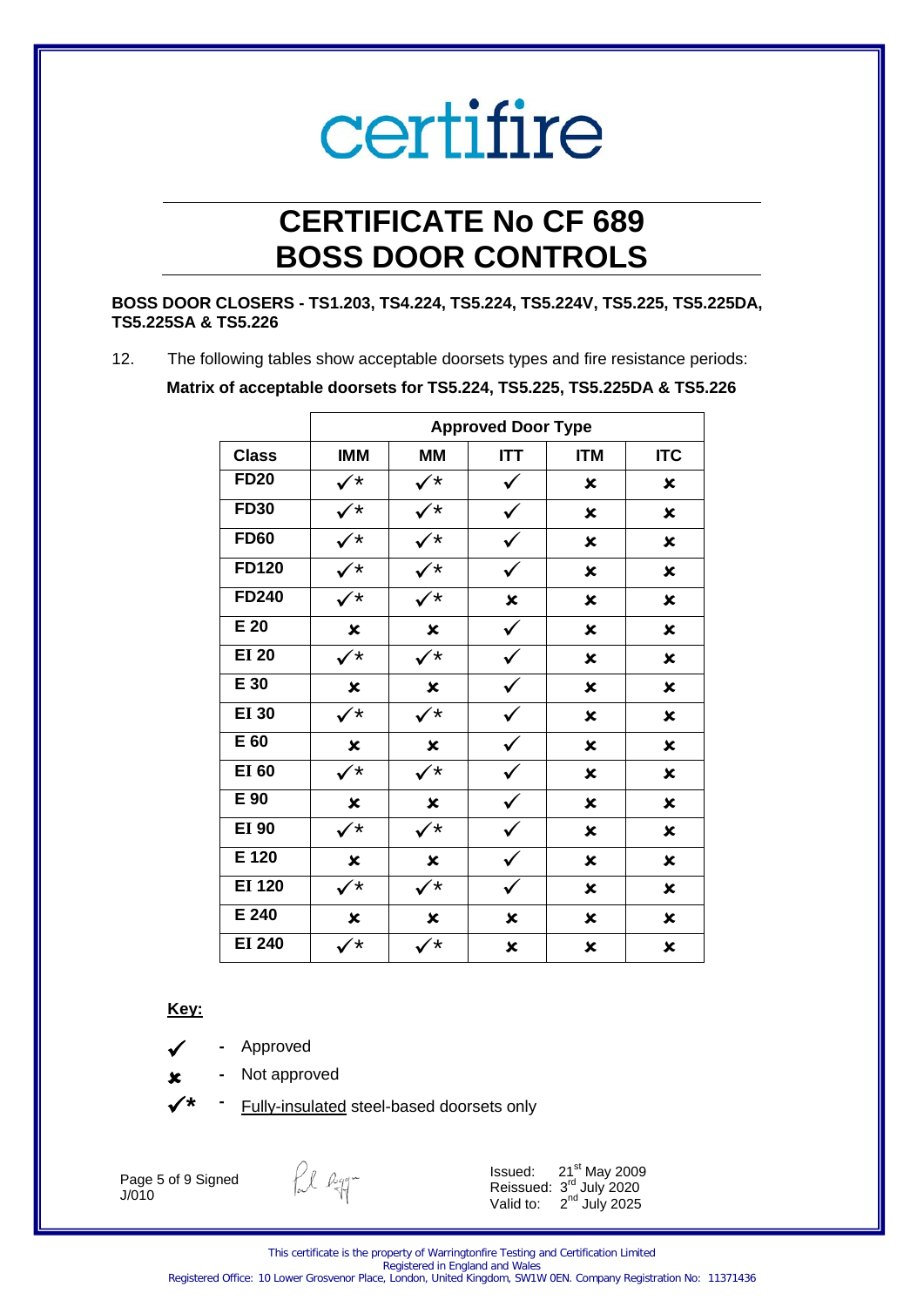## **CERTIFICATE No CF 689 BOSS DOOR CONTROLS**

#### **BOSS DOOR CLOSERS - TS1.203, TS4.224, TS5.224, TS5.224V, TS5.225, TS5.225DA, TS5.225SA & TS5.226**

#### 13. Doors are classified as the following types:

**Type MM -** 20 minute to 240 minute doorsets that consist of metallic leaves in metallic frames that do not contain intumescent materials in the frame to leaf gap.

**Type IMM -** 20 minute to 240 minute doorsets that consist of metallic leaves in metallic frames that contain intumescent materials in the frame to leaf gap.

**Type ITT -** 20 minute to 120 minute doorsets containing intumescent seals and consisting of non-metallic faced and edged leaves hung in timber frames

**Type ITM -** 20 minute to 120 minute doorsets containing intumescent seals and consisting of non-metallic faced and edged leaves hung in metal frames.

**Type ITC -** 20 minute to 120 minute doorsets containing intumescent seals and consisting of non-metallic faced and edged leaves hung in proprietary composite frames, of which the principal material is other than timber or metal but which may include any other materials.

**Classification codes** - The approval provides the following classifications:

| 4 | 8                                                   | 3 |   | 3 |
|---|-----------------------------------------------------|---|---|---|
|   | TS4.224 in projecting arm (Figure 1) configuration: |   |   |   |
| 4 | 8                                                   | 3 |   | 3 |
|   | TS4.224 in parallel arm (Figure 6) configuration:   |   |   |   |
| 3 | 8                                                   | 3 |   | 3 |
|   | TS5.224 in projecting arm configuration (Figure 1): |   |   |   |
| 4 | 8                                                   | 2 |   | 3 |
|   | TS5.224 in parallel arm configuration (Figure 6):   |   |   |   |
| 3 | 8                                                   | 4 | 1 | 3 |
|   |                                                     |   |   |   |
|   |                                                     |   |   |   |

This certificate is the property of Warringtonfire Testing and Certification Limited Registered in England and Wales

 $2<sup>nd</sup>$  July 2025

Valid to:

Registered Office: 10 Lower Grosvenor Place, London, United Kingdom, SW1W 0EN. Company Registration No: 11371436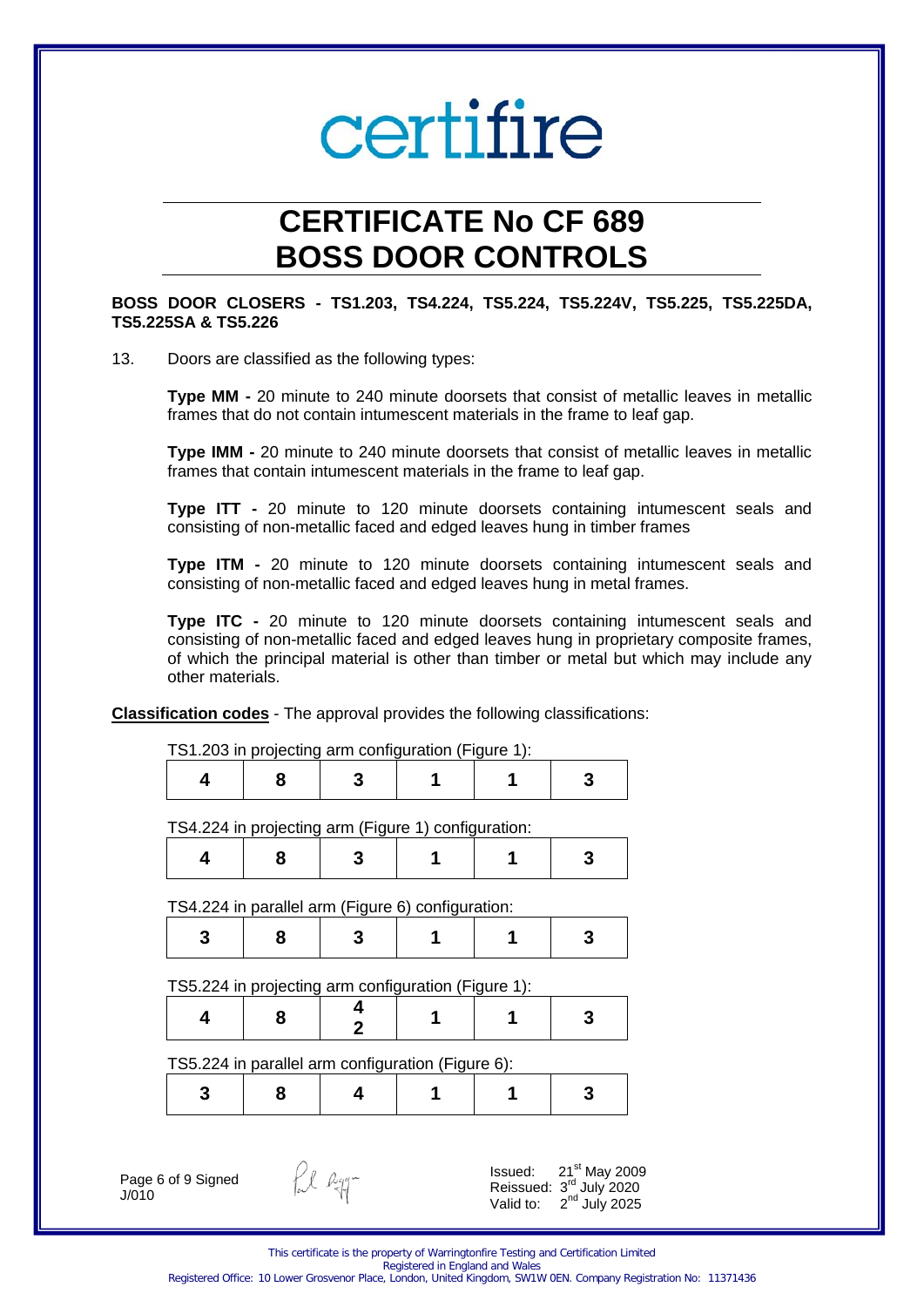## **CERTIFICATE No CF 689 BOSS DOOR CONTROLS**

**BOSS DOOR CLOSERS - TS1.203, TS4.224, TS5.224, TS5.224V, TS5.225, TS5.225DA, TS5.225SA & TS5.226** 

| 4 | 8                                                     | 4<br>$\mathbf 2$ | 1 | 1 | 3 |                                                                                            |
|---|-------------------------------------------------------|------------------|---|---|---|--------------------------------------------------------------------------------------------|
|   | TS5.224V in parallel arm configuration (Figure 6):    |                  |   |   |   |                                                                                            |
| 3 | 8                                                     | 4<br>3           | 1 | 1 | 3 |                                                                                            |
|   | TS5.225 in projecting arm configuration (Figure 1):   |                  |   |   |   |                                                                                            |
| 4 | 8                                                     | 5<br>2           |   | 1 | 3 |                                                                                            |
|   | TS5.225 in parallel arm configuration (Figure 6):     |                  |   |   |   |                                                                                            |
| 3 | 8                                                     | 5                | 1 | 1 | 3 |                                                                                            |
|   | TS5.225DA in projecting arm configuration (Figure 1): |                  |   |   |   |                                                                                            |
| 4 | 8                                                     | 5<br>2           | 1 | 1 | 3 |                                                                                            |
|   |                                                       |                  |   |   |   | TS5.225SA in sliding arm configuration (Body door mounted on pull face):                   |
| 3 | 8                                                     | 4<br>$\mathbf 2$ | 1 | 1 | 3 |                                                                                            |
|   |                                                       |                  |   |   |   | TS5.225SA in sliding arm configuration (Body transom mounted on push face):                |
| 3 | 8                                                     | 3<br>2           | 1 | 1 | 3 |                                                                                            |
|   | TS5.226 in projecting arm configuration (Figure 1):   |                  |   |   |   |                                                                                            |
| 4 | 8                                                     | 6<br>3           | 1 |   | 3 |                                                                                            |
|   | TS5.226 in parallel arm configuration (Figure 6):     |                  |   |   |   |                                                                                            |
|   | 8                                                     | 5<br>3           | 1 | 1 | 3 |                                                                                            |
| 3 |                                                       |                  |   |   |   | Note: power ratings shall be appropriate to the leaf sizes subject to a minimum size 3 (as |

This certificate is the property of Warringtonfire Testing and Certification Limited Registered in England and Wales Registered Office: 10 Lower Grosvenor Place, London, United Kingdom, SW1W 0EN. Company Registration No: 11371436

Reissued: 3<sup>rd</sup> July 2020 Valid to:  $2<sup>nd</sup>$  July 2025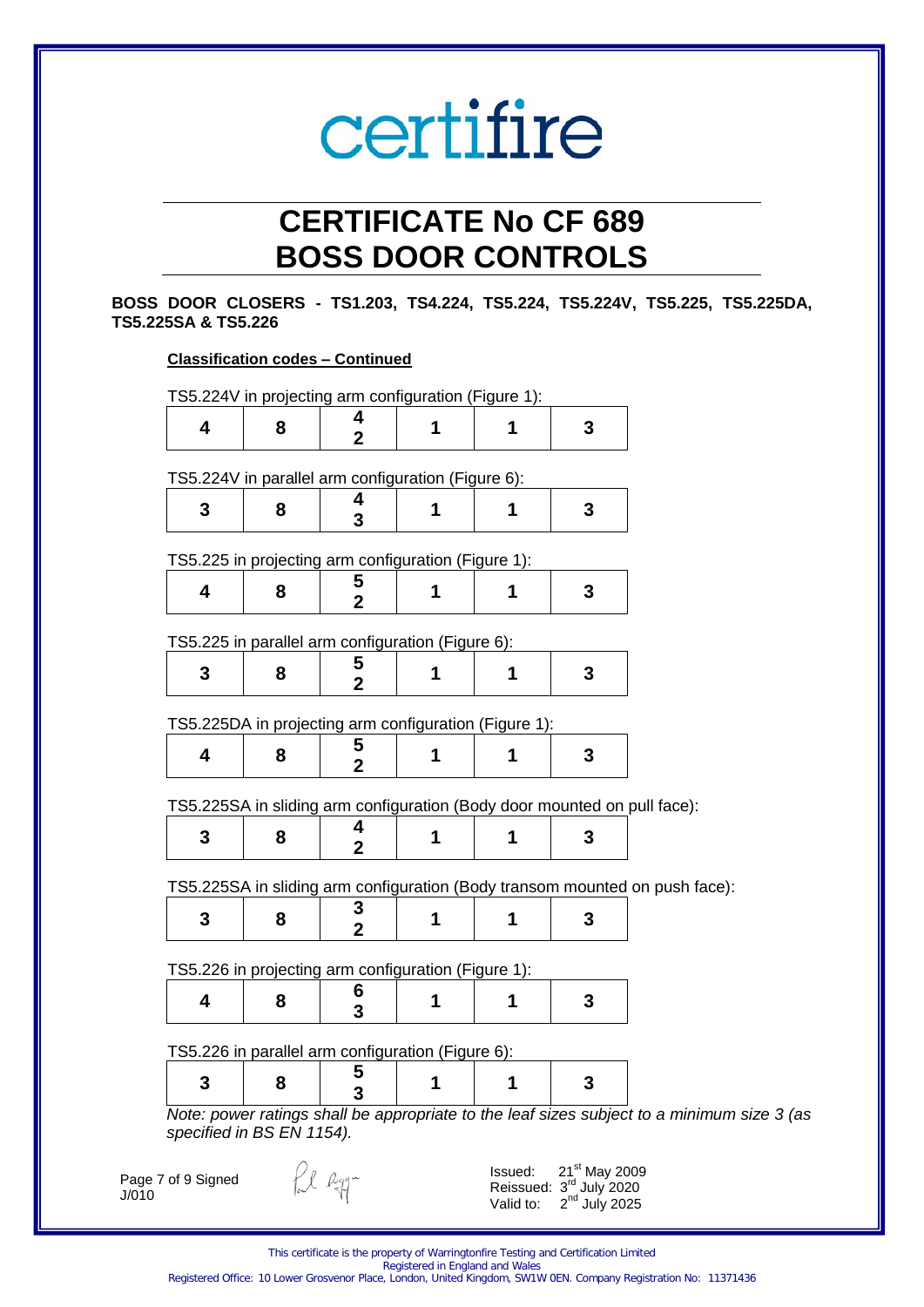## **CERTIFICATE No CF 689 BOSS DOOR CONTROLS**

#### **BOSS DOOR CLOSERS - TS1.203, TS4.224, TS5.224, TS5.224V, TS5.225, TS5.225DA, TS5.225SA & TS5.226**

#### **Scope of Approval:**

- Doors may not include uninsulated glass above 20% of their total area. Uninsulated glass shall not be included directly beneath the door closer body
- All closer models are only approved in the fitting applications detailed with their classification codes.
- The closers may not be fitted to timber doorsets without perimeter intumescent fire seals to the frame rebate or door edge.
- Closers TS5.224, TS5.225, TS5.225DA & TS5.226 are only approved for use on steel-based doorsets that are fully-insulated for the required classification period.
- Mechanical Hold open option is not approved.
- The following functions are supported by this certification:

| <b>Closer Ref.</b> | Configuration                           | <b>Backcheck</b>          | <b>Delayed-Action</b> |
|--------------------|-----------------------------------------|---------------------------|-----------------------|
| <b>TS5.225</b>     | Fig. 1                                  |                           | ×                     |
| TS5.225            | Fig. 6                                  | ×                         | x                     |
| <b>TS5.224</b>     | Fig. 1                                  | $\boldsymbol{\mathsf{x}}$ | ×                     |
| TS5.224            | Fig. 6                                  | ✓                         | $\mathbf x$           |
| <b>TS4.224</b>     | Fig. 1                                  | ×                         | x                     |
| TS4.224            | Fig. 6                                  | ×                         | ×                     |
| TS1.203            | Fig. 1                                  | x                         | ×                     |
| <b>TS5.224V</b>    | Fig. 1                                  | ✓                         | ×                     |
| <b>TS5.224V</b>    | Fig. 6                                  | ×                         | ×                     |
| <b>TS5.225DA</b>   | Fig. 1                                  | ×                         |                       |
| <b>TS5.226</b>     | Fig. 1                                  | ✓                         | ×                     |
| TS5.226            | Fig. 6                                  | ×                         | ×                     |
| <b>TS5.225SA</b>   | Body door mounted<br>on pull face       | $\boldsymbol{\mathsf{x}}$ | x                     |
| <b>TS5.225SA</b>   | Body transom<br>mounted on push<br>face | ×                         | ×                     |

Page 8 of 9 Signed J/010

fil agg-